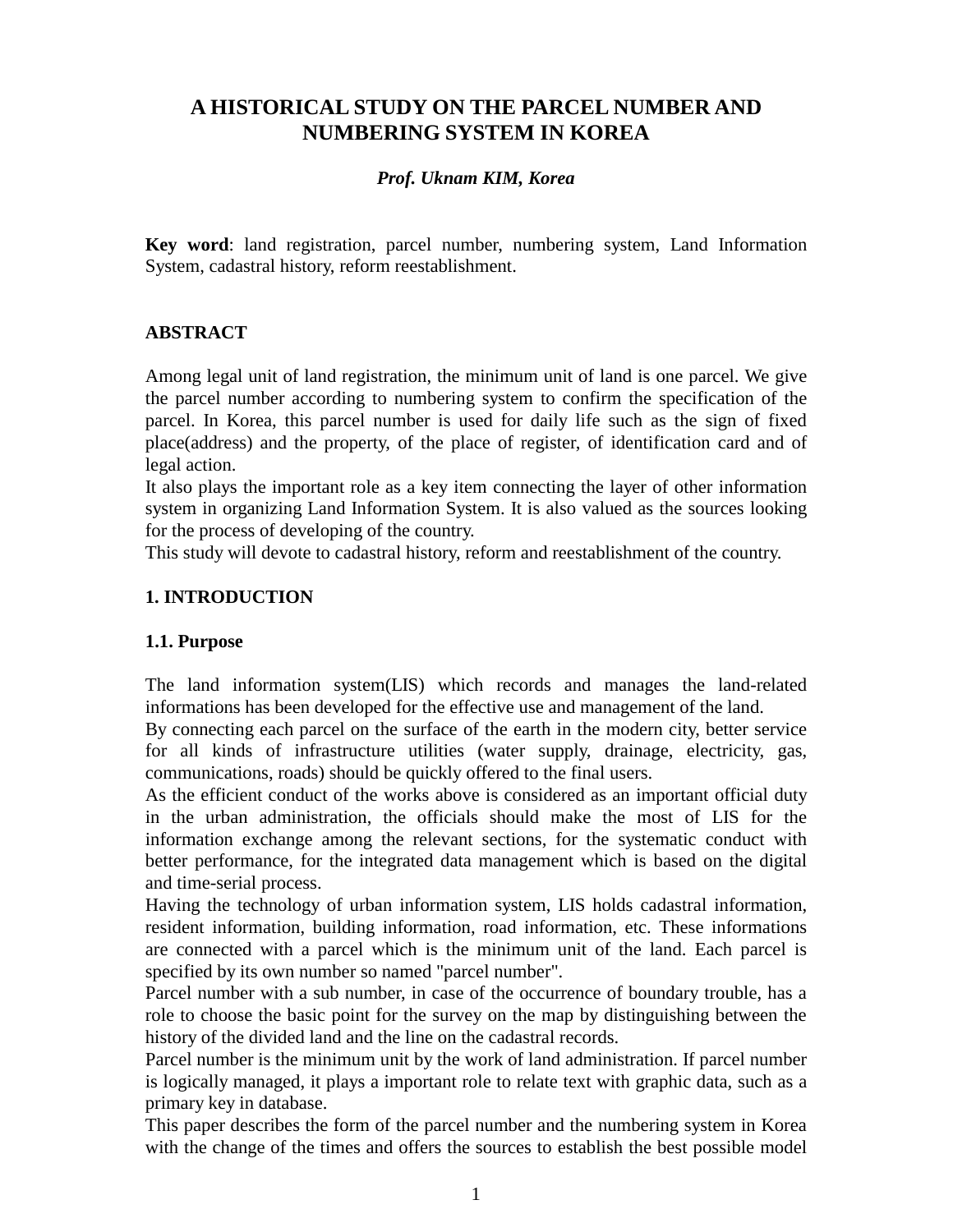of the numbering system.

# **1.2. Study scope and method**

The Korea government has already completed the pilot project of cadastral re-survey and is now in preparation for legislative bill which includes the registering of buildings and underground facilities with parcel based in the six metropolitan cities from 2010 through the new system of parcel number.

For offering the sources to national policy of land management, this study analyzes the change of the parcel number and its granting system in Korea and set the scope as follows.

Chapter presents the purpose, scope and the method of the study as an introduction, chapter, describes the parcel number and its granting system, chapter, analyzes the change of the parcel number form and the system. Chapter presents the sources for the model selection of the best possible parcel number and its system in Korea according to the result of the analysis.

# **2. GENERAL VIEW ON THE PARCEL NUMBER AND ITS SYSTEM**

# **2.1. Definition of the parcel number**

The parcel number is a particular number alloted to a unit area to guarantee the particularity of the land and is a number given to each parcel as a registration unit.

Every trade of the land is guaranteed only after the allowance of the parcel number. The most important reason to grant the parcel number is to distinguish the land and then to guess the location.

The concept of an address used in everyday life is called as a lot number, but the parcel number has a role as a standard for communications, visitations and administration with the meaning of the particular location of the land. Therefore, the parcel number of the land has to be granted orderly and systematically for more convenient use.

# **2.2. Constituent element and type of the parcel number**

The parcel number is consisted of an original which is the particular number given to a unit area without a sub number such as  $1, 2, 3$ , and a sub number which is a new title defined at the cadastral law with the enforcement of May 7, 1976 earlier called as branch number or attached number. The sub number is written as -1, -2, -3, and read as "dash one", "dash two", "dash three", etc. So, the parcel number is consisted of an original number only or at other times an original number with a sub number but it is not possible to make a parcel number with a sub number only. The parcel number with an original number only is called as "single parcel number", and the parcel number with an original number and a sub number is called as "double parcel number".

The single parcel number is suitable for the large land and has been used both in the land survey and the forest survey in Korea. Also it is often used in the country which tries to establish a new cadastral system. The double parcel number is used for the parcels of new registered land and the divided land, and highly beneficial for the complex unit law.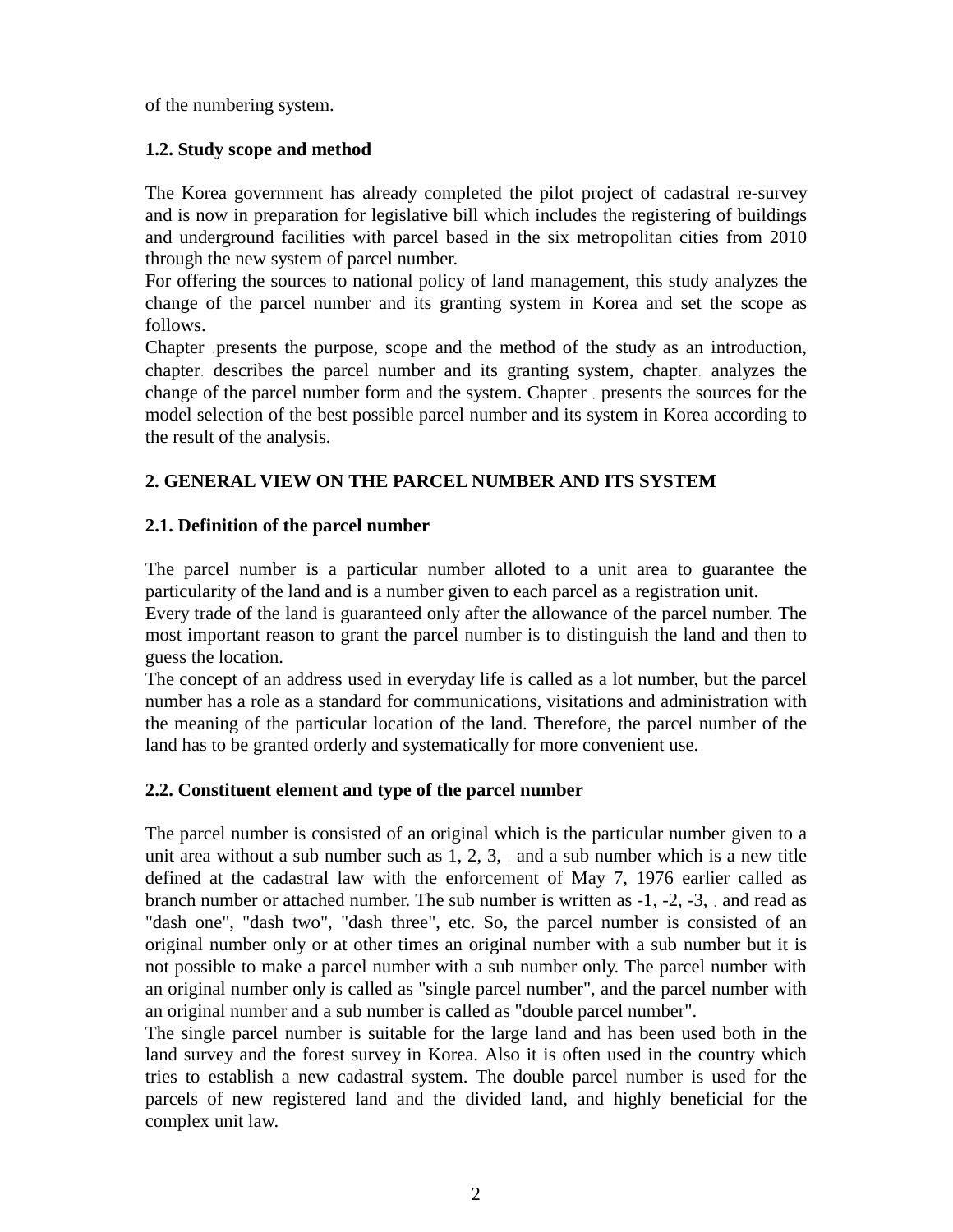# **2.3. Standard of the parcel numbering**

#### (1) Principle of parcel numbering

The parcel number as a unit of parcel number area is established on the principle of the northwest numbering rule orderly starting from number 1 by the direction of northwest to southwest. (Enforcement ordinance of Cadastral Law, Article 3 clause 1)

#### (2) Numbering due to an initial registration and so on

It is established by attachment of a sub number such as -1, -2, -3, etc. to the nearest original number of a registered land in the relevant parcel number area in the case of initial registration, registration conversion, parcel number change, administration area change, etc., or an original number will be orderly established from the next to the last parcel number of the relevant parcel number area in the case of a remote land, the last parcel number in the relevant parcel number area, several parcels and vast area. (Enforcement ordinance Cadastral Law, Article 3-2, -6, Enforcement regulation of cadastral Law Article 4-2)

#### (3) Numbering due to partition

1) The one parcel divided of a parcels is numbered by the same parcel number as before partition and the other parcels are numbered by attaching the sub number to an original number which is the parcel number before partition as like (figure 1).



(first partition) (second partition) (third partition) (fourth partition)

Figure 1. Numbering system after partition

2) If the land owner applies by designating a certain parcel after partition as the particular number, the parcel which the owner wants can be numbered as (figure 2) after examining the reason. (Enforcement ordinance of Cadastral Law, Article 3-3)



Figure 2. particular numbering system after partition

The parcel number after partition should be granted like in figure 2, but it can be given like in (figure 2) when the owner wants to grant the parcel number to the land of residential building after partition according to the address number 10.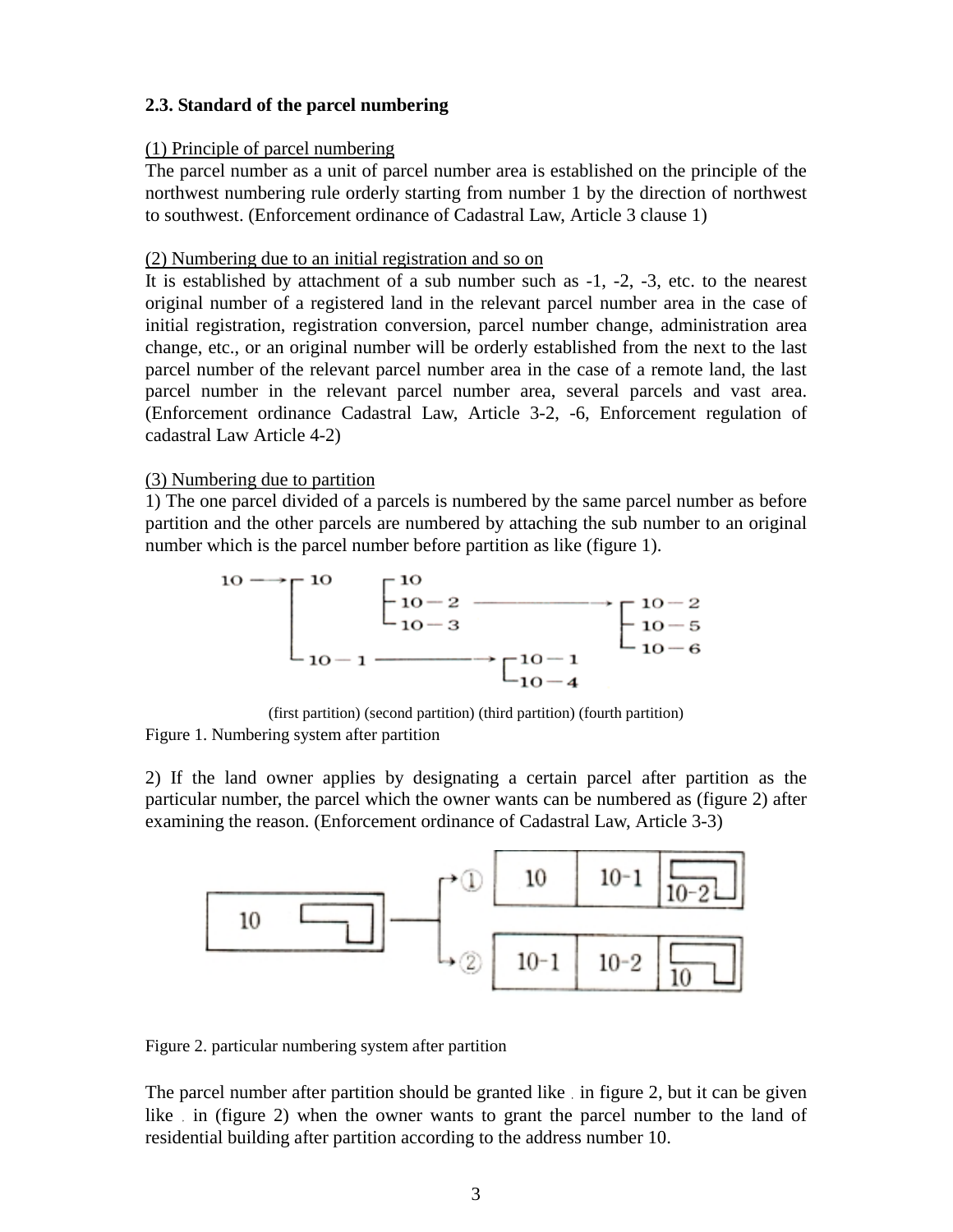#### (4) Numbering due to affiliation

The front parcel number among the parcel numbers before affiliation can be granted like <table 1> or the prior parcel number which is an original number among the parcel numbers before affiliation is granted like <table 2>. When the land owner applies by designating the particular parcel number among the parcel numbers before affiliation, the parcel number which the owner wants can be numbered like (figure 3) after examining the reason. (Enforcement ordinance of Cadastral Law, Article 3-4)

| parcel number before affiliation | parcel number after affiliation |  |
|----------------------------------|---------------------------------|--|
| 3                                |                                 |  |
| 6                                |                                 |  |
| $6-1$                            | 3                               |  |
| $10-5$                           | 3                               |  |
| 101                              | 101                             |  |
| 103                              | 101                             |  |
| 110-1                            | 101                             |  |
| $101-2$                          | 101                             |  |

<Table 1> prior numbering system after affiliation

The parcel number after affiliation should be granted as address number 1, but the same address number (the parcel number in which the building was constructed) can be granted when the land owner wants.



Figure 3. particular numbering system after affiliation

<Table 2> prior numbering system as an original number after affiliation

| parcel number before affiliation | parcel number after affiliation |  |
|----------------------------------|---------------------------------|--|
| $3-2$                            | 4                               |  |
| 4                                | 4                               |  |
| $5 - 1$                          | 4                               |  |
| $5 - 2$                          | 4                               |  |
| 6                                | 4                               |  |
| $100-3$                          | 105                             |  |
| $100 - 4$                        | 105                             |  |
| 105                              | 105                             |  |
| 107                              | 105                             |  |
| 110                              | 105                             |  |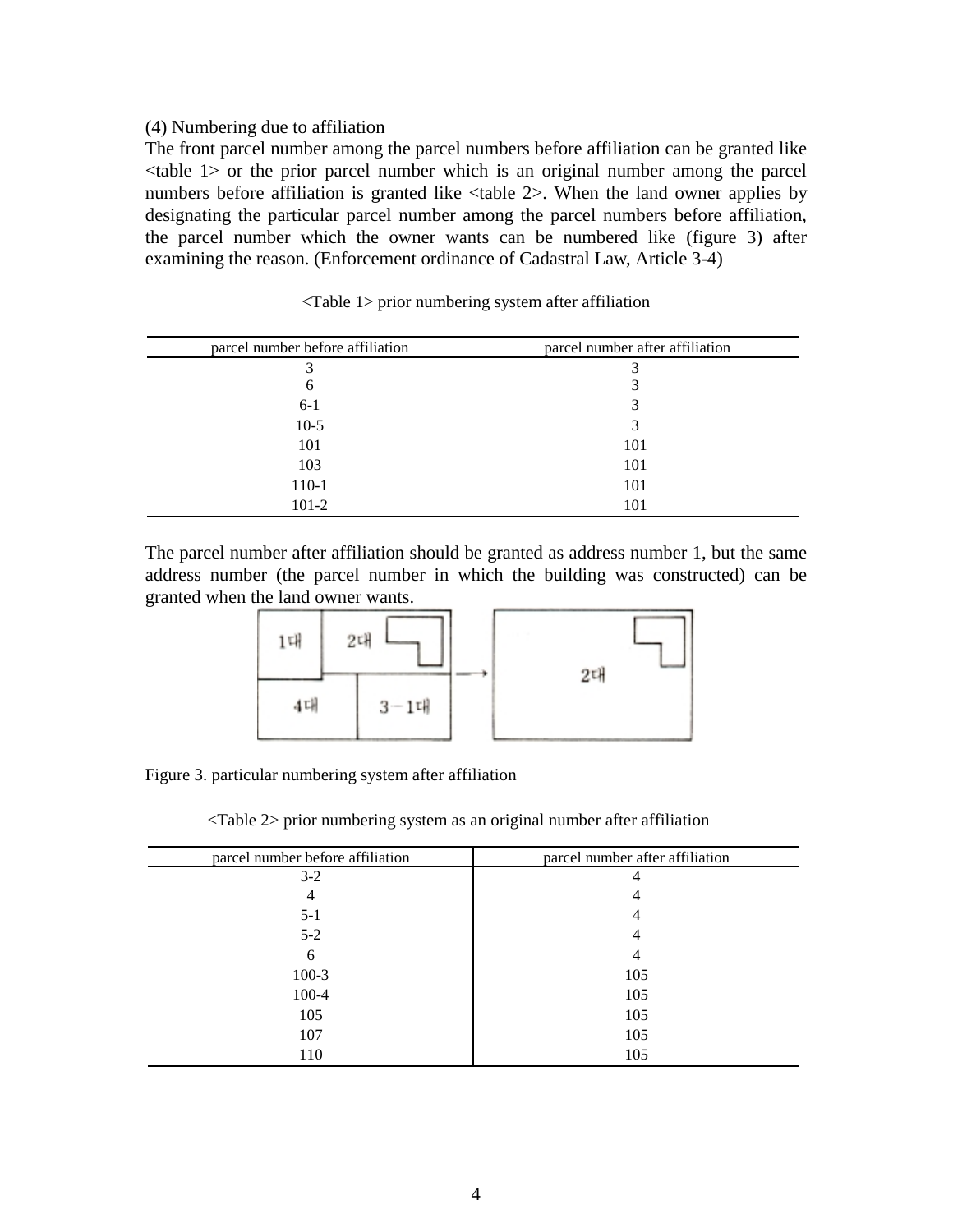#### (5) Parcel numbering according to the land readjustment and so on

- 1) The original number will be established from the previous parcel numbers assigned to the project enforcement area, which is consisted of an original number only or an original number with a sub number.
- 2) In case the previous parcel number assigned is less than a new parcel number, an original number with a sub number will be established or an original number will be granted to each block unit and each parcel will be granted the original number with a sub number.
- 3) In case of the project to prepare a housing site, the same original number will be granted according to the progress direction of the main roads and each parcel will be numbered by the original number with a sub number. (Enforcement ordinance of Cadastral Law, Article 3-5)
- 4) In case the previous original number is stretched over the border of the project enforcement area, the original number will not be used. (Enforcement ordinance of Cadastral Law, Article 4-4)

# **2.4. Method of parcel numbering**

#### (1) Classification according to the progress direction

# 1) Meandering method

This method is granted to the area which is the parcel arrangement is not regular and the original number is continued in order according to the progress direction. It is suitable to establish the parcel number in the rural area.

2) Odd and even numbering method

The odd number will be granted to one side of the road and even number to the other side. It is also called the reciprocal method and is suitable for granting the parcel number in the urban area.



Figure 4. meandering method



Figure 5. odd and even numbering method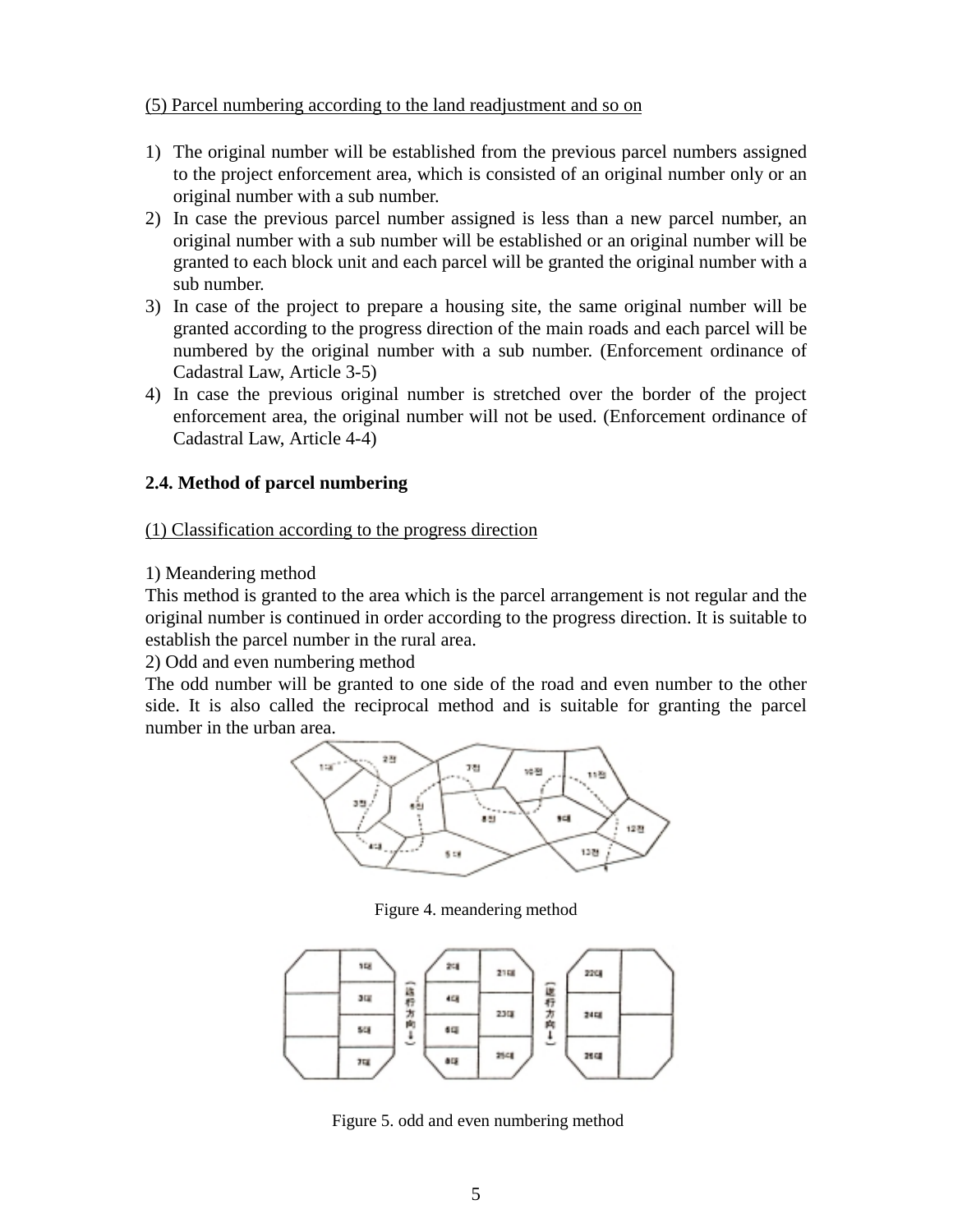#### 3) Block method

One original number will be granted to each block and one sub number to each parcel in the block. It is suitable for granting the parcel number in the land readjustment area, the cultivated area and so on.



Figure 6. block method

#### (2) Classification according to the unit established

#### 1) Area unit method

This method is to grant the parcel number in order for the whole area of one parcel number. It is suitable for the small area of one parcel number or the area which does not have many sheets of the cadastral or forest map.

2) Map unit method

One area is subdivided into cadastral map unit or the forest map. The parcel number will be granted in order according to the order of map. It is suitable for the large area or the area which has many sheets of the cadastral or forest map.



Figure 7. area unit method Figure 8. map unit method

# 3) Block unit method

The parcel number is granted orderly to the whole area of one parcel number. It is suitable for the small area or the area which does not have many sheets of the cadastral or forest map.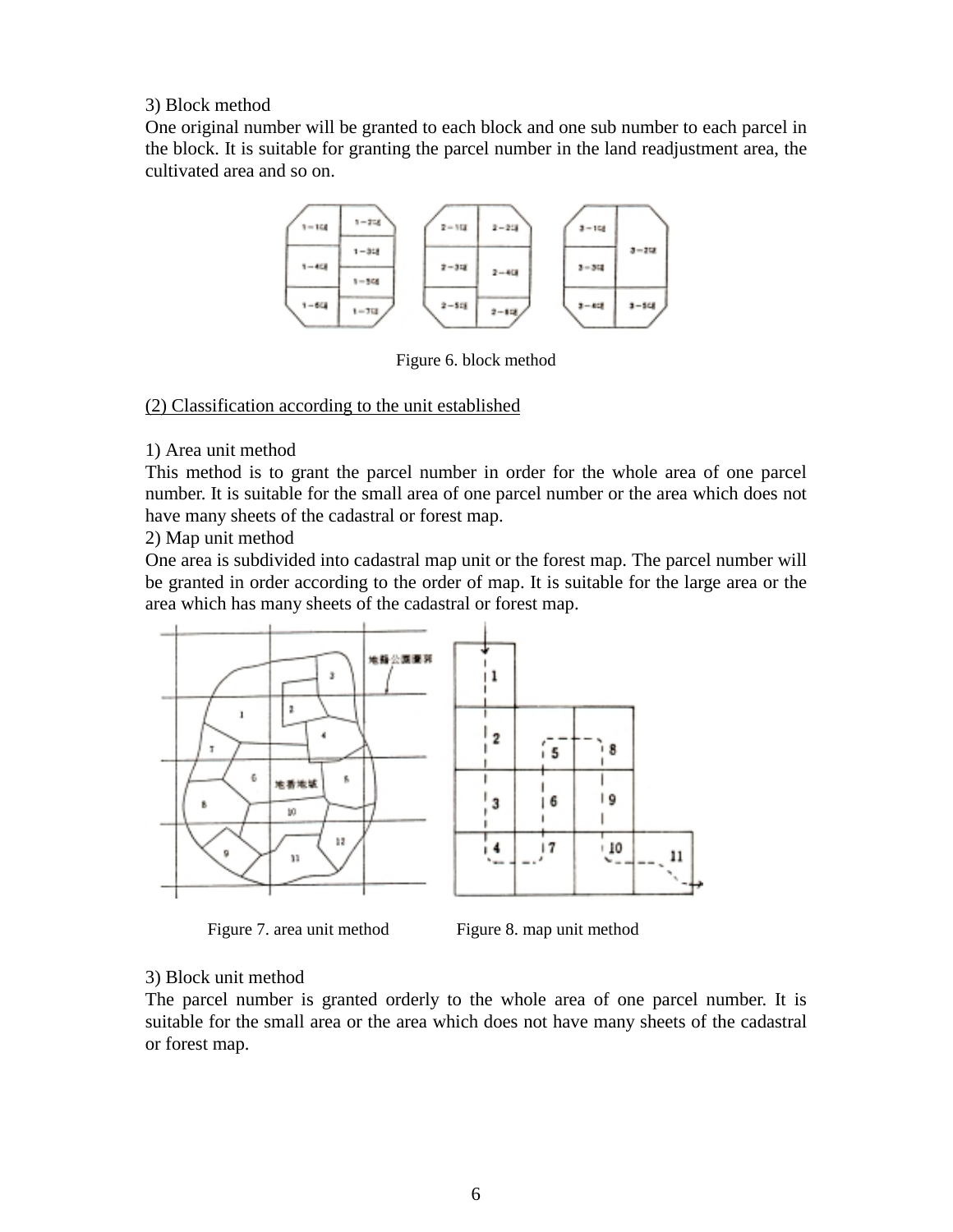#### (3) Classification according to the numbering location

#### 1) Northeast numbering method

This method is numbering from northeast to southwest in order and is suitable to establish the parcel number in Chinese characters.

2) northwest numbering method

This method is numbering from northwest to southeast in order and is suitable to establish the parcel number in Arabic numerals.

#### **2.5. Characteristics and roles of the parcel number**

#### (1) Characteristics of the parcel number

The land indication should have the characteristics such as accuracy, simplicity, uniqueness, flexibility, economy and accessibility.

The land has the characters such as immovability of location, individuality and so on, and is subdivided into each parcel. The different number is given orderly to each parcel subdivided in each parcel number area and thus it has accuracy and uniqueness. Each parcel in the same parcel number area is given different numbers and thus it has accessibility to distinguish one parcel from the other. Each parcel is specified by the number assigned. Thus each parcel in each parcel number area is guaranteed to have specification by its parcel number and so the parcel number has the uniqueness.

In addition, because the parcel number may have the same number of the parcel number as the number of parcel number area without indication of the parcel number area, it is difficult to guarantee the uniqueness of each parcel by the parcel number without indication of the parcel number area. It also has simplicity and economy to divide and combine the parcel number area. Especially, in case of computerization of land registration, this discerning factor is called integration key.

#### (2) Roles of the parcel number

The location and the border of every land in Korea has been established by cadastral survey. The location of land is discerned by relative location in everyday life rather than absolute location concept by coordinate.

The relationship between human and location has many connections in law. The parcel number indicates the location of permanent domicile, resident registration domicile, present domicile, property location, place of an act, address, residence, office, place of business, etc. If there were not the parcel number, we would have a lot of troubles and problems in social and legal activities.

Thus the location of every land should be indicated clearly, and the form of the parcel number and numbering system should be established in proper way.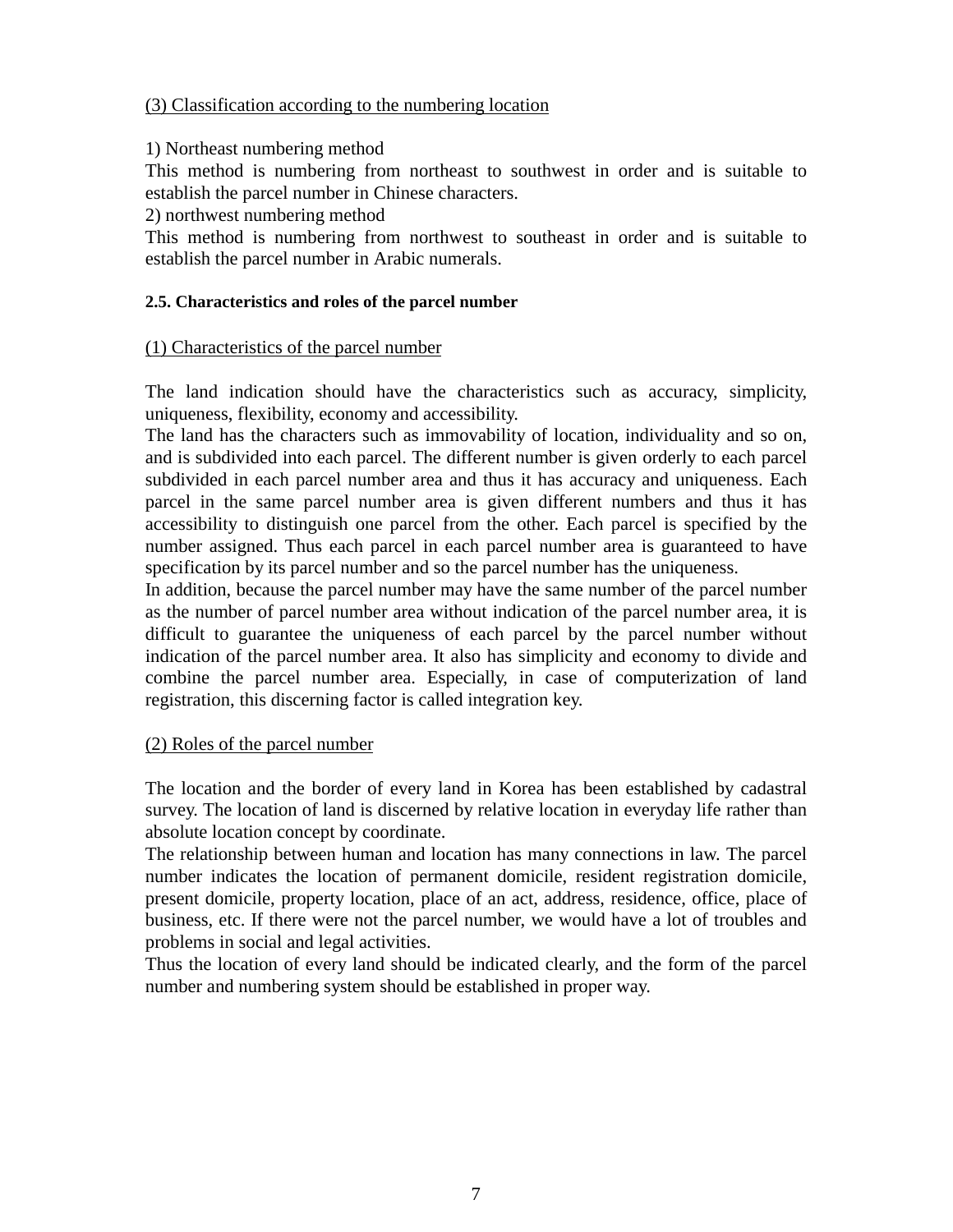

Figure 9. The concept of parcel identification number use for establishing the urban information system (The association of Japan Surveying Technology, 1989)

Land (forest) register, real estate register and land record computerization are also enforced according to each parcel number. The parcel number plays a role as common item or key item of each layer related to land in the use of computerized information for land information construction and multipurpose cadastral system.(Figure 9) is to analyze the possibility of materials and information exchange using the parcel number between U.I.S (urban information system) and other institutes. It is reasonable to record and indicate the items on land according to each parcel number. Thus the parcel number plays an important role to plan and enforce the land project.

# **3. CHANGE OF PARCEL NUMBER AND NUMBERING SYSTEM IN KOREA**

In each period such as before land survey (1910), from land survey to 1960's, 1970's, after 1986, the form of parcel number and numbering system is classified and studied focusing on comparative analysis of standard to establish parcel number, parcel number composition, sub number area, sub number direction, land alternation.

#### **3.1. Parcel number and numbering system before land survey(1910)**

We can reach conclusion that there was no parcel number system because of no records on parcel number from ancient times to the middle of Koryo. By enforcement of Kwajeon Law at the end of Koryo, land register and parcel number (Ja ho) system had been started to establish to grasp the concrete condition of land.

Parcel number system was adopted at the period of King Gongyang(1345.1394) and by this, numbering system defined 'Jung' as land establishing area to classify every land within Jung up to one thousand Jung from Chonjajung, Jijajung to Yajajung in order of the Thousand-Character Text. Jung was divided into 20kyol, 15kyol, 10kyol, etc. according to military service condition, and land register was made by Jung unit and land owner's name was written after putting character & number to Jung. Later the form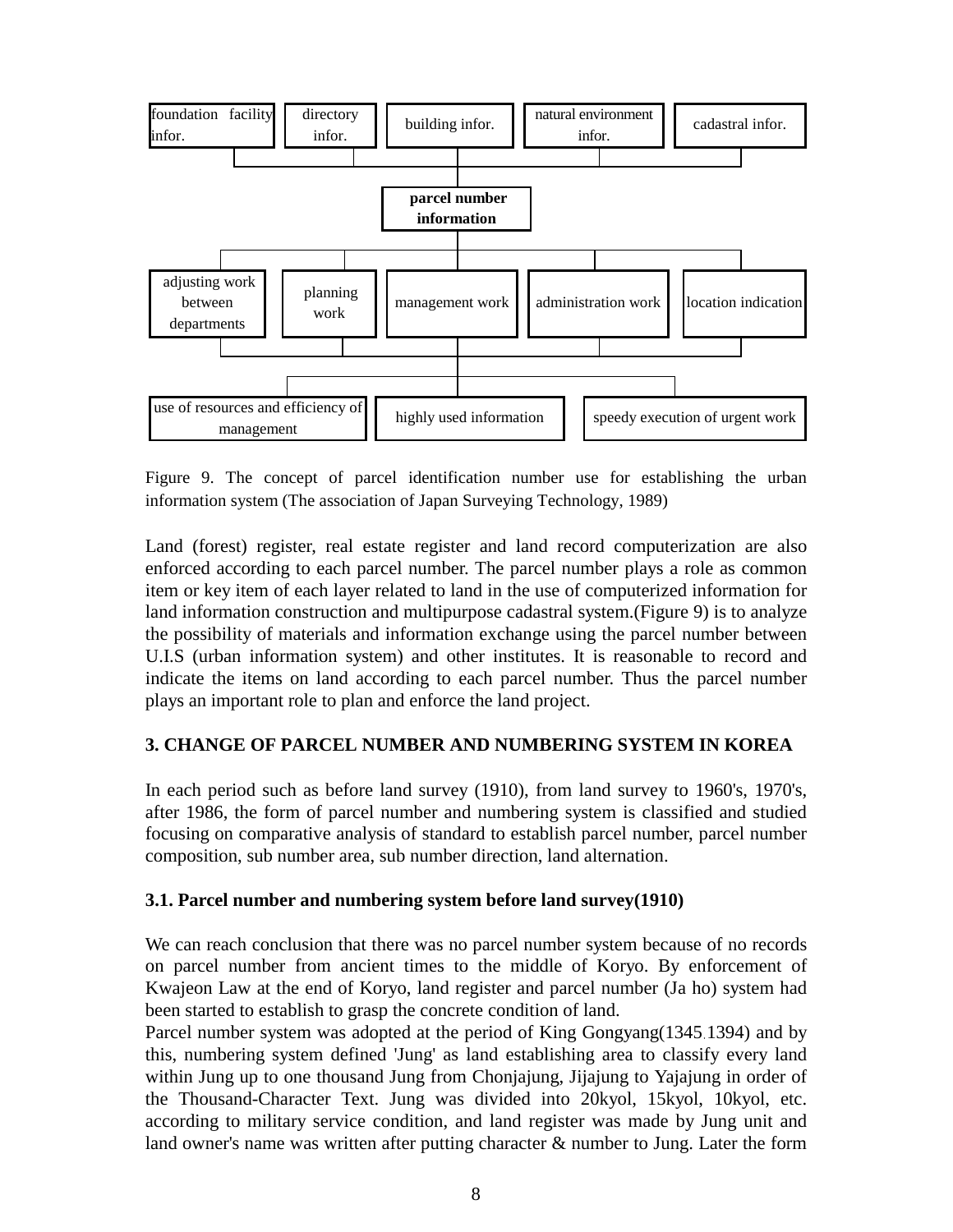of land register by Kwajeon Law became the turning point from the early or middle period's person centered arrangement to the material centered arrangement according to each parcel number (Ja ho) by Jung unit.

In Chosun period, character-number was granted to each parcel in order of the Thousand-Character Text according to the order of Yangjeon to indicate the condition of land.

Character-number was consisted of characters and numbers, and one character of the Thousand-Character Text was granted to per 5kyol regardless of Paekyungjeon, Kikyungjeon. It was the so-called 1 character 5kyol system. It was started to discuss from 24-year of King Injo(1569) and later it was enforced in full scale for the project of Haeseoyangjeon at 35-year of King Sukjong(1696).

The land was classified according to each owner by numbering No.1, No.2, No.3, etc. within one character of The Thousand-Character Text. Its character meant the area of land and was same with the area establishing parcel number, and its number was same with the present parcel number. In case land improved after character-number had been already granted by the enforcement of Yangjeon, the previous character-number in Yangankijae was used without change for its character-number. When there was a new land after Yangjeon branch number was attached to character-number of its adjacent land and so this means there was sub number system to establish parcel number in Chosun. At the end of Chosun, however, when Yangjeon official improved land, he could change the previous character-number. In this case, the reason to change character-number, that is, words such as old Chonja new Jija, etc. should be written in the column related to land in Yangan. Especially, in case the character distorted by deliberate change, land of new Joho could be checked by old character-number by comparison old with new Yangan.

For example, table 5 is cited from No.14711 of old document Yangan in Kyujangkag.

Table 5 Kyungsang-do Namhae-hyun Kyungja Yangan improved (Sukjong 46 year-1720)

# 慶尙道 南海縣 庚子改量田案〈肅宗 46年(1720)〉



Table 5 is a part of Jeonan which was Kyungsangdo Namhaehyun Kyungja improvement. It uses Kamja meaning the character-number of the Thousand-Character Text, No.3, No.4, No.5, etc. for parcel number, Seobum and Dongbum for the direction of Yangjon, Samdeng and Sadeng for the grade of land, Jik for the form of land and dap for land category.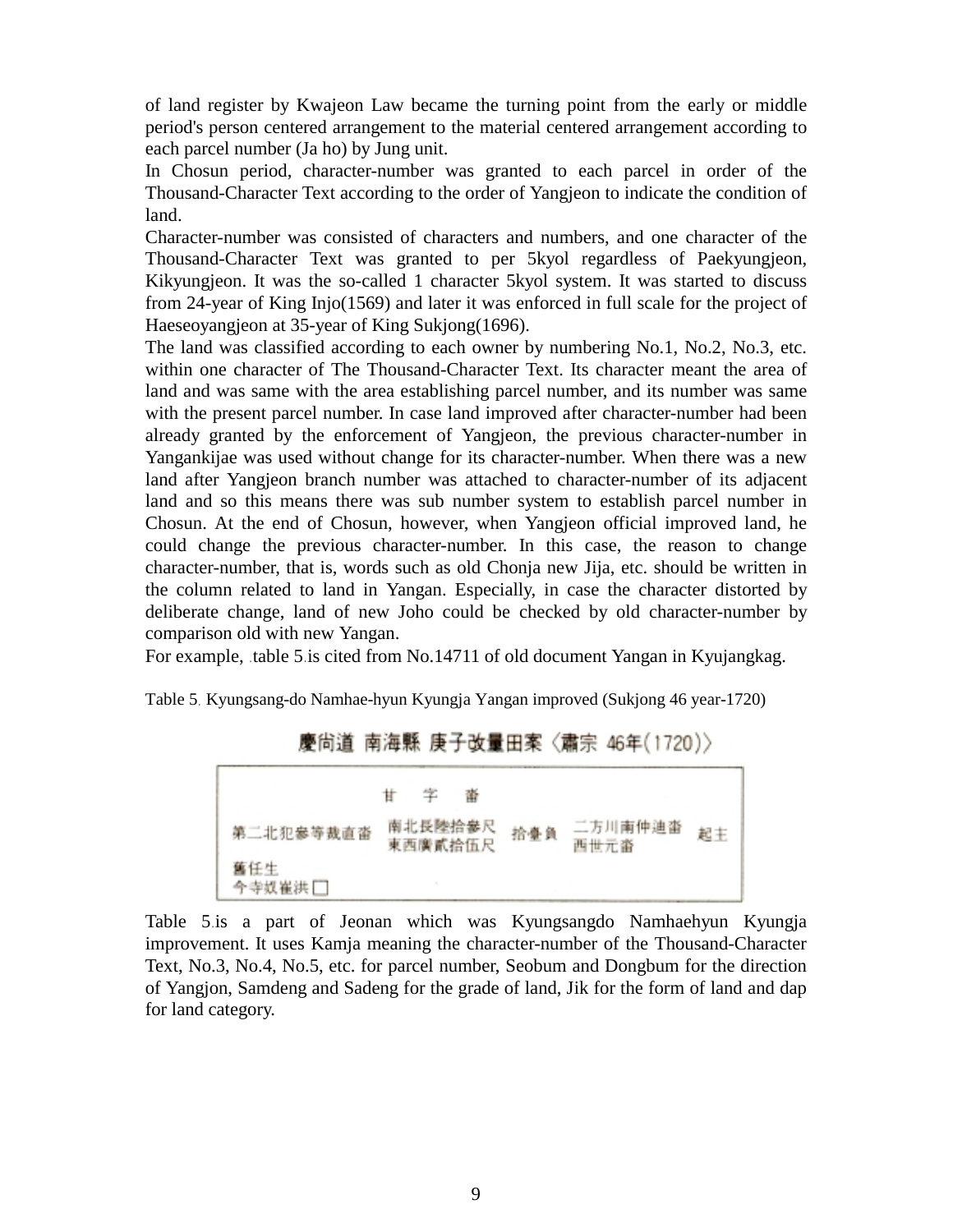<Table 6> Kyungki-do Kwachon-kun Haseo-myun Yangan (Kwangmu 4 year-1900) 京畿 果川郡 下西面 量案〈光武4年(1900)〉



Table 6 is Yangan of Kyungkido Kwachonkun Haseomyun, and here Danja is characternumber of the Thousand-Character Text and No.18 is parcel number.

 In addition, land border in the four quarters was indicated by drawing four marks. 90 and 40 in the rectangle means that the length of land between south and north is 90 chuk and the width of land between east and west is 40 chuk. Yangjiomun was abolished on September 9, Kwangmu 1 year (1901) and Jikyeomun was established. In `Daehanjekuk Jeondapkwanke', the character was used to indicate the parcel number.

 There was the land report of group survey in each Dong and Ri and each parcel carried by investigation on land ownership of Chosun land survey as its major project. Character number in this report and Kyolsuyonmyungbu refer to parcel number and this character number is found in Wondojupsokillamdo numbering to each parcel in the survey. The first cadastral map was made in March, 1911 and thus the parcel number was recorded in the cadastral map for the first time. There is a record that people paid fees according to the parcel number when the first cadastral map was published in 1918. Also we can find the parcel number in forest survey document by Chosun Forest Survey in 1924.

# **3.2. The parcel number and its numbering system from the land survey to the present**

The various forms of parcel number and its numbering system from the land survey in 1910 to the present are as follows in (table 7).

<Table.7> Historical form of parcel number and numbering system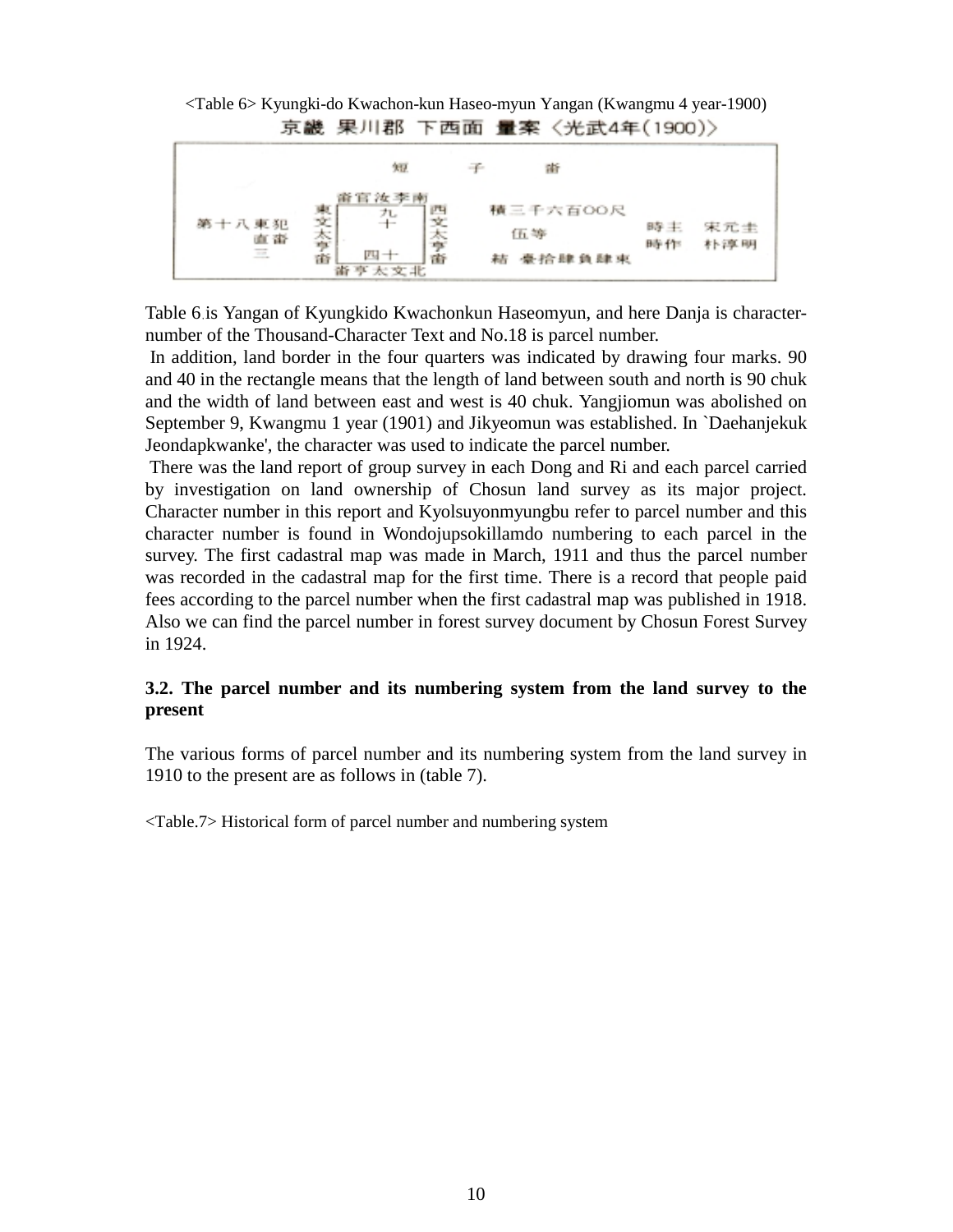| Period          | The parcel number                           | The parcel number in                                                   | The parcel number in                   | The parcel number since |
|-----------------|---------------------------------------------|------------------------------------------------------------------------|----------------------------------------|-------------------------|
|                 | from the land                               | 1960's                                                                 | 1970's                                 | 1986                    |
| $_{\text{Lam}}$ | www.ipa.oftor                               |                                                                        |                                        |                         |
| The             | Jung, Ri, Dong or the                       | Dong, Ri, street or the area Dong, Ri, the area like                   |                                        |                         |
| standard        | area like this                              | like this                                                              | this                                   |                         |
| of the          |                                             |                                                                        |                                        |                         |
| numheri         | Composing                                   | an Composing                                                           | an Composing<br>the                    |                         |
|                 | original                                    | numberoriginal<br>number <sub>parcel</sub>                             | number                                 |                         |
|                 | compounding                                 | with compounding                                                       | with compounding with                  |                         |
| The             |                                             | chinese figures(<br>$\overline{\phantom{a}}$                           |                                        |                         |
| compo           | chinese figures(                            | vertically<br>or                                                       | arabic<br>figures                      |                         |
| $\sin$          | vertically<br>, )                           | or attaching the mark to horizontally                                  | <sub>or</sub>                          |                         |
|                 | tion of attaching the mark to <sub>it</sub> |                                                                        | attaching                              |                         |
| the             | lit                                         |                                                                        | subnumber to<br>an                     |                         |
| parcel          |                                             | Composing                                                              | the original number                    |                         |
| numbe           | Composing                                   | the mark to an original                                                |                                        |                         |
| r               | mark to an original number                  |                                                                        | Composing<br>a                         |                         |
|                 | number                                      | compounding                                                            | subnumber                              |                         |
|                 | compounding                                 | with figures                                                           | compounding - with                     |                         |
|                 | Subnumbering                                |                                                                        | Subnumbering                           |                         |
|                 | connected with                              | the Subnumbering                                                       | connected with<br>the                  |                         |
|                 | nearest map                                 | connected with                                                         | the nearest map                        |                         |
|                 |                                             | nearest map                                                            |                                        |                         |
|                 | Subnumbering                                |                                                                        | Subnumbering                           |                         |
|                 |                                             | the land on the Subnumbering the the land on the                       |                                        |                         |
| A               | same                                        | mapland on the same same                                               | map                                    |                         |
| subnum          | successively                                | map successively successively                                          |                                        |                         |
| ber zone        |                                             |                                                                        |                                        |                         |
|                 | Subnumbering                                | the Subnumbering                                                       | the Subnumbering<br>the                |                         |
|                 | parcel in<br>the                            | Guparcel in<br>the                                                     | Guparcel<br>Gu<br>in<br>the            |                         |
|                 |                                             | successively if there successively if there successively if there are  |                                        |                         |
|                 |                                             | are partitions like as are partitions like as partitions like as road, |                                        |                         |
|                 |                                             |                                                                        | stream, river, stream, etc. on the     |                         |
|                 | road, river, stream, etc. road, river,      |                                                                        |                                        |                         |
|                 | The northeast of The                        | northeast                                                              | of The<br>northeast                    | of Numbering<br>by      |
|                 | the subnumbering the                        | $subnumbering$ <sub>the</sub>                                          | subnumberingnorthwest                  | law                     |
|                 | zone the southwest                          | zone the southwest                                                     | zone the southwest granting the number |                         |
| The             |                                             | Subnumbering<br>meanderingly in the                                    |                                        | from northwest<br>to    |
|                 | Subnumbering                                | subnumbering zone                                                      | Subnumbering                           | southwest as a unit of  |
| directio        | meanderingly                                | in Subnumbering                                                        | meanderingly in the parcel number area |                         |
| n of            |                                             | altenately the right                                                   |                                        |                         |
| subnum          | the subnumbering                            | side<br>by<br>on                                                       | subnumbering zone                      |                         |
| ber-ing         | zone                                        | number,<br>left<br>the                                                 |                                        |                         |
|                 |                                             | side<br>by<br>an                                                       | even Subnumbering                      |                         |
|                 | Subnumbering                                | number<br>on                                                           | the altenately both side               |                         |
|                 | alternately both                            | street composed of<br>Dong, Ri, road, etc.                             | $\sigma$<br>lands<br>the<br>on         |                         |
|                 | side<br>of                                  | lands Subnumbering                                                     | street                                 |                         |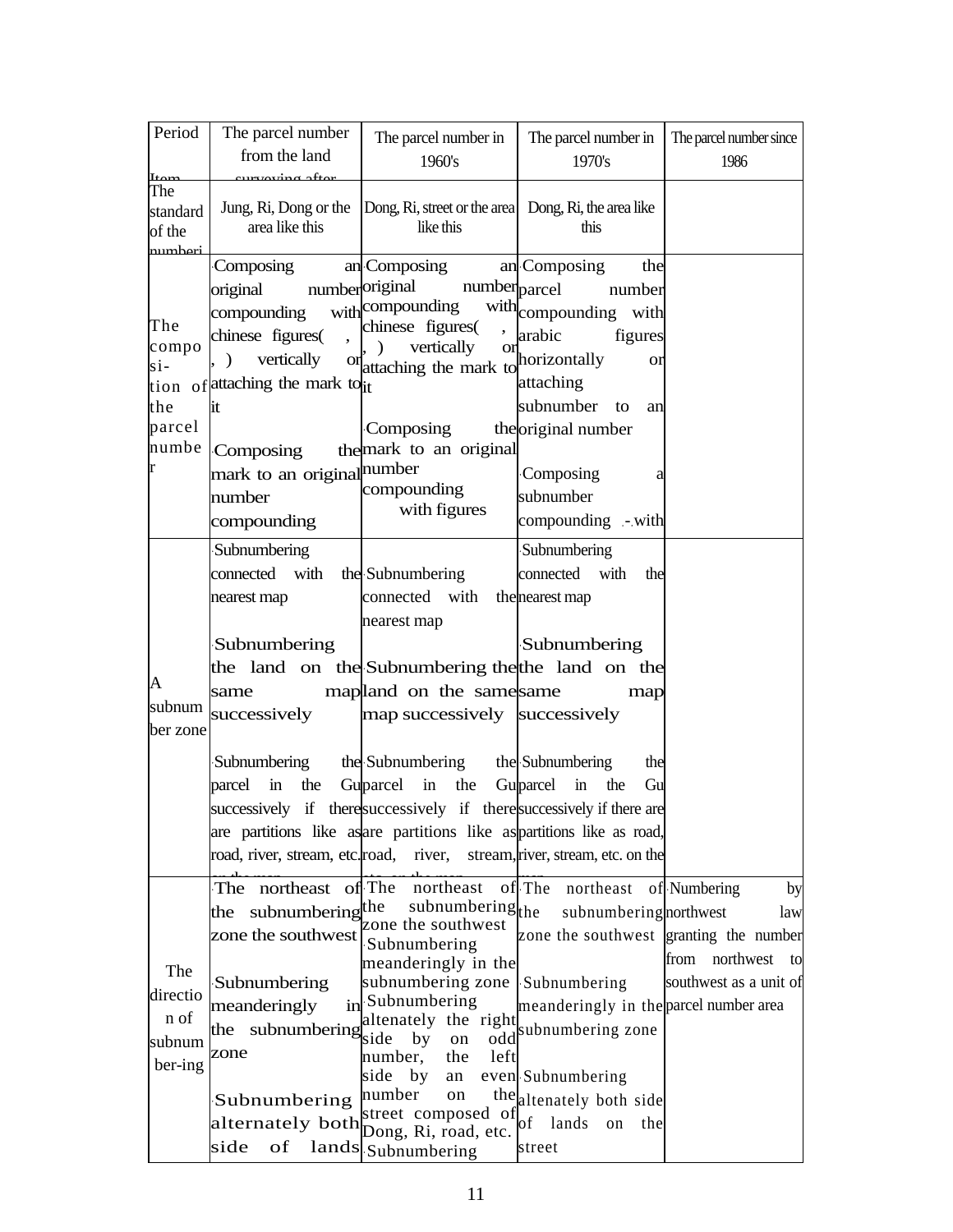| P<br>a<br>$\bf r$<br>c<br>e<br>1<br>$\mathbf n$<br>u<br>m<br>b<br>e<br>$\mathbf r$<br>of<br>d<br>e<br>$\mathbf{V}$<br>e<br>1<br>N<br>$\mathbf O$<br>u<br>p<br>m<br>b<br>i<br>e<br>$\mathbf n$<br>$\mathbf r$<br>g<br>$\mathbf{i}$<br>n | Subnumbering<br>in<br>order<br>from<br>the<br>premier among the<br>previous numbers in<br>enforcement area<br>Attaching the mark<br>to proper number<br>among the previous<br>ones in case the<br>previous one is less<br>than new one<br>Leaving the missing<br>number as it is so as<br>to chase the history<br>of the land | A<br>$\mathbf c$<br>h<br>a<br>n<br>$\frac{g}{1}$<br>n<br>g<br>zone<br>of<br>a<br>d<br>m<br>i<br>n<br>i<br>S<br>t<br>$\mathbf{r}$<br>a<br>t<br>i<br>$\Omega$<br>n                                                                   | number of Dong, Ri<br>Numbering orderly after the<br>last number, in case the Numbering                                                                                                                                                        | Writing down "." officially to Numbering each land in<br>the new registered parcel order after reorganization<br>setting the next number after<br>the last parcel number as an<br>original number<br>each<br>land<br>parcel number is complicated attaching the subnumber to<br>an original number of the<br>nearest land, in case the area<br>is small or the number of the<br>land with newly parcel<br>number is few                            |                                                                                                                                                                                                                                                                                                                                                                                                                                                                                                                                                                                                                                                                                                                                                                                                                                                                                                                                                                                                                                                |
|----------------------------------------------------------------------------------------------------------------------------------------------------------------------------------------------------------------------------------------|-------------------------------------------------------------------------------------------------------------------------------------------------------------------------------------------------------------------------------------------------------------------------------------------------------------------------------|------------------------------------------------------------------------------------------------------------------------------------------------------------------------------------------------------------------------------------|------------------------------------------------------------------------------------------------------------------------------------------------------------------------------------------------------------------------------------------------|----------------------------------------------------------------------------------------------------------------------------------------------------------------------------------------------------------------------------------------------------------------------------------------------------------------------------------------------------------------------------------------------------------------------------------------------------|------------------------------------------------------------------------------------------------------------------------------------------------------------------------------------------------------------------------------------------------------------------------------------------------------------------------------------------------------------------------------------------------------------------------------------------------------------------------------------------------------------------------------------------------------------------------------------------------------------------------------------------------------------------------------------------------------------------------------------------------------------------------------------------------------------------------------------------------------------------------------------------------------------------------------------------------------------------------------------------------------------------------------------------------|
| g<br>of<br>t<br>h<br>e<br>1<br>a<br>n<br>d<br>а<br>1<br>t<br>e<br>r<br>a<br>t<br>i<br>o<br>n                                                                                                                                           | Establishing the                                                                                                                                                                                                                                                                                                              | N<br>u<br>m<br>b<br>e<br>$\mathbf r$<br>$\mathbf{i}$<br>n<br>g<br>of<br>a<br>$\bf r$<br>$\bf r$<br>a<br>$\mathbf n$<br>g<br>$\mathbf{i}$<br>n<br>g<br>n<br>f<br>0<br>r<br>$\mathbf c$<br>e<br>m<br>e<br>n<br>t<br>1<br>a<br>n<br>d | Numbering<br>the<br>previous<br>number, in case the project enforcement<br>parts of Dong, Ri, Ro<br>are inserted<br><b>Using</b><br>original<br>an<br>number in case<br>the<br>previous number can not<br>be used due to partition<br>the area | orderly Numbering with an original Numbering<br>from the premier among number only among the original<br>parcel precious<br>numbers<br>Granting one subnumber as a<br>block unit when the previous <sup>.</sup> Numbering<br>according<br>to<br>system of new registration<br>land<br>to<br>the<br>next<br>area<br>important things<br>using<br>Not.<br>an<br>number, in case the previous Not using an<br>border<br>of<br>the<br>enforcement area | with<br>an<br>number<br>only<br>afteramong<br>the<br>previous<br>numbers<br>inserted within<br>the project enforcement<br>area<br>original<br>an<br>number is more than new number with subnumber or<br>one, and subnumber to an an original number to each<br>and all the divided original number to each block unit and the original<br>parcel number is within parcel or numbering orderly number with subnumber to<br>setting the next number after each parcel, in case the<br>the last one as an original one previous number is less<br>numberingthan a new number<br>Numbering orderly form one Numbering according to<br>areathe direction of the main<br>successively according toroad and subnumbering<br>partitive area divided by attaching to an original<br>number of each land, in<br>case the purpose of the<br>project<br>is<br>housing<br>original manufacturing<br>original<br>number is stretching over the number when the previous<br>projectone is stretching over the<br>of<br>border<br>business<br>enforcement area |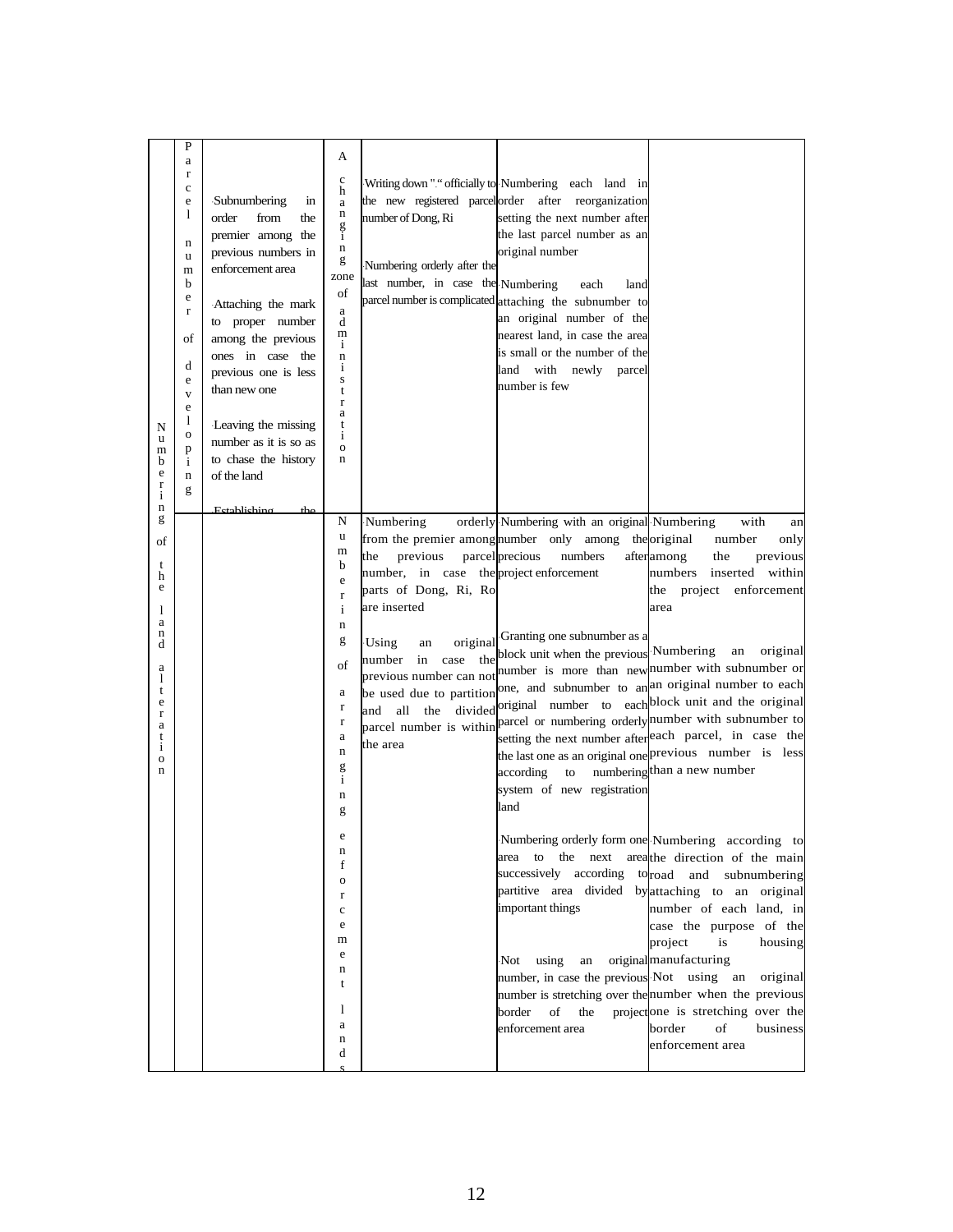| N<br>u<br>m<br>b<br>e<br>$\mathbf r$<br>$\mathbf{i}$<br>n<br>g<br>of<br>t<br>h<br>e<br>1<br>a<br>n<br>d<br>a<br>1<br>t<br>e<br>$\mathbf r$ | New<br>r<br>e<br>g<br>i<br>S<br>t<br>$\mathbf r$<br>a<br>t<br>i<br>$\mathbf 0$<br>n<br>1<br>a | Granting next number of the last<br>one in case of attaching the mark to<br>the one of the nearest land, when it<br>is not around the last one<br>Subnumbering<br>successively<br>arranging part by the load, river<br>stretching over all around the area,<br>when new registration land is in a<br>mass | Numbering with mark to the Attaching the mark "-1","-2"<br>nearest land<br>number                                                         | Numbering from the last Numbering orderly from the last number relevant parcel number area, in<br>number of corresponding Ri, as an original number in the relevant parcel case of a new registration,<br>when new registration land is in number area, in case the nearest land is farchange of registration and<br>a mass more than 30 parcel away, and it corresponds or it is composed parcel numberand adminis-<br>of several lands or vast area                                                                                                                                                                            | Attaching the subnumber like<br>"-1", "-2" to the original number<br>of the nearest registered land in<br>tration area                 |
|--------------------------------------------------------------------------------------------------------------------------------------------|-----------------------------------------------------------------------------------------------|-----------------------------------------------------------------------------------------------------------------------------------------------------------------------------------------------------------------------------------------------------------------------------------------------------------|-------------------------------------------------------------------------------------------------------------------------------------------|----------------------------------------------------------------------------------------------------------------------------------------------------------------------------------------------------------------------------------------------------------------------------------------------------------------------------------------------------------------------------------------------------------------------------------------------------------------------------------------------------------------------------------------------------------------------------------------------------------------------------------|----------------------------------------------------------------------------------------------------------------------------------------|
|                                                                                                                                            | n<br>d                                                                                        | Attaching the mark to the<br>parcel number before partition                                                                                                                                                                                                                                               | Attaching the mark to the<br>parcel number before partition                                                                               | Attaching the mark to the Numbering the same number to<br>parcel number before partition                                                                                                                                                                                                                                                                                                                                                                                                                                                                                                                                         | the one parcel of divided lands,                                                                                                       |
|                                                                                                                                            | P<br>a<br>$\mathbf r$<br>t<br>i<br>t<br>$\mathbf{i}$<br>$\mathbf 0$<br>n                      | is attached to an original<br>number and making the mark<br>original number                                                                                                                                                                                                                               | to the last number to annumber<br>original number                                                                                         | Leaving the parcel number Leaving the parcel number Leaving the parcel number subnumber to the other parcel<br>before partition when the mark before partition when the before partition when the mark<br>mark is attached to an original <sup>is</sup> attached to an original Numbering the one which the<br>number and making the mark owner wants within reason, when<br>orderly to each land according number and making the mark orderly to each land according he applies for the special number<br>to the last number to an orderly to each land according to the last number to an original of one land after partition | and an original number with                                                                                                            |
|                                                                                                                                            | 1<br>a<br>n<br>d                                                                              |                                                                                                                                                                                                                                                                                                           | Numbering can be done by<br>applicating number according<br>to the state of a partition land                                              |                                                                                                                                                                                                                                                                                                                                                                                                                                                                                                                                                                                                                                  |                                                                                                                                        |
| a<br>t                                                                                                                                     |                                                                                               |                                                                                                                                                                                                                                                                                                           | Marking the mark by top<br>bottom, right left                                                                                             |                                                                                                                                                                                                                                                                                                                                                                                                                                                                                                                                                                                                                                  |                                                                                                                                        |
| $\mathbf{i}$<br>$\mathbf O$<br>n<br>f                                                                                                      | А                                                                                             | Numbering<br>premier<br>the<br>before affiliation                                                                                                                                                                                                                                                         | Numbering the premier before affiliation<br>affiliation                                                                                   | Numbering the premier before Numbering                                                                                                                                                                                                                                                                                                                                                                                                                                                                                                                                                                                           | the<br>premier<br>before affiliation                                                                                                   |
|                                                                                                                                            | f<br>$\mathbf{i}$<br>1<br>i                                                                   | Numbering<br>an<br>original<br>affiliating<br>an<br>number with mark                                                                                                                                                                                                                                      | number with the parcel original number with the parcel number with mark                                                                   | Numbering an original number Numbering<br>number only in case of Numbering an original numberonly in case of affiliating an number only in<br>original <sub>only</sub> in case of affiliating anoriginal number with the parcelaffiliation                                                                                                                                                                                                                                                                                                                                                                                       | original<br>an<br>case of                                                                                                              |
|                                                                                                                                            | a<br>t<br>$\bf i$<br>o<br>n                                                                   |                                                                                                                                                                                                                                                                                                           | number with mark<br>Numbering the premier among owner wants within reason<br>the parcel numbers composing<br>of the original numbers only | Numbering the one which the the owner wants within                                                                                                                                                                                                                                                                                                                                                                                                                                                                                                                                                                               | Granting the number which<br>reason, when he applies for<br>the special<br>one<br>before<br>affiliation                                |
|                                                                                                                                            | 1<br>a<br>n<br>d                                                                              |                                                                                                                                                                                                                                                                                                           |                                                                                                                                           |                                                                                                                                                                                                                                                                                                                                                                                                                                                                                                                                                                                                                                  | The parcel number after<br>affiliation should be granted<br>as number 1, but the same<br>number can be granted when<br>the owner wants |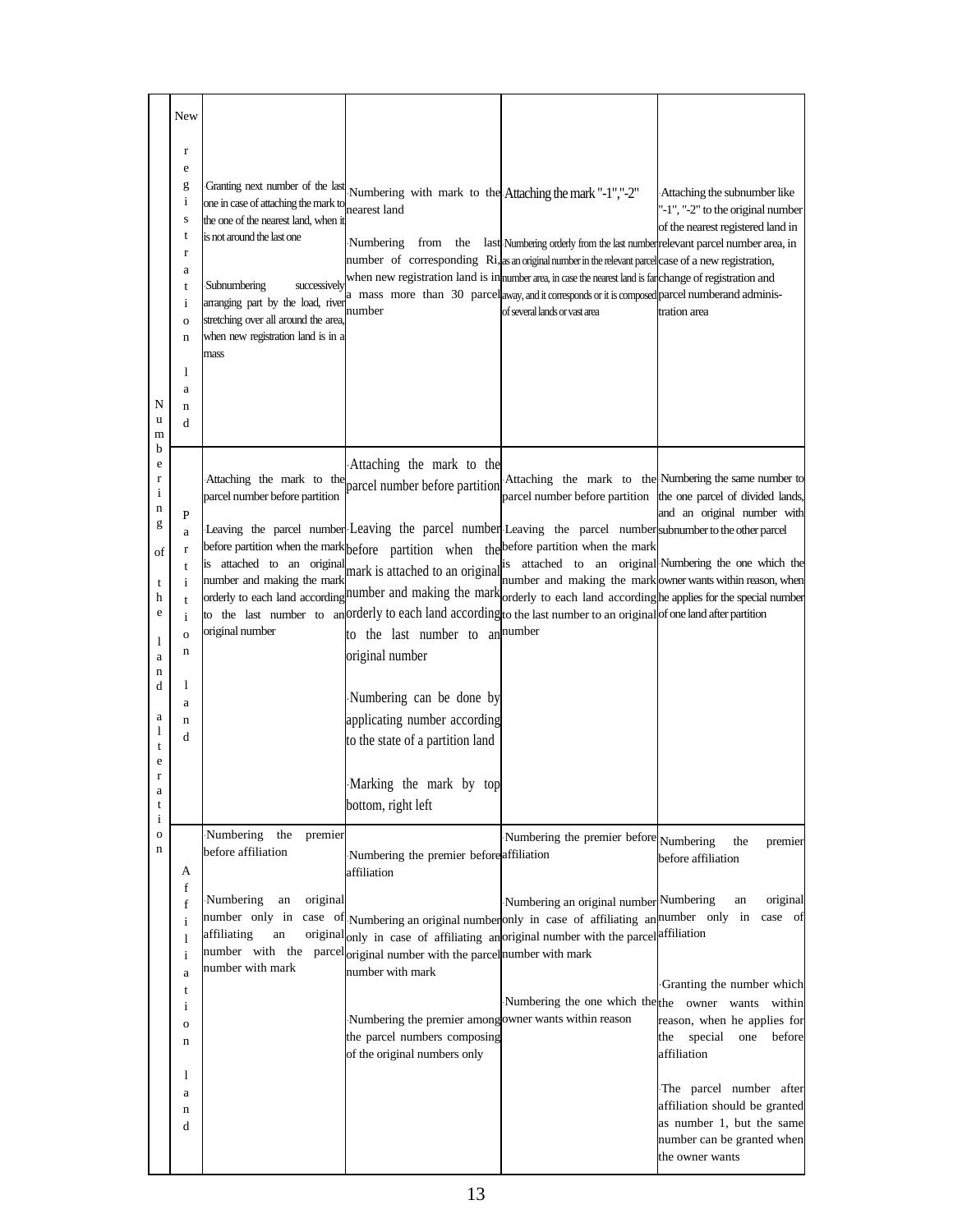#### **4. CONCLUSION**

As a conclusion, the various types of parcel number and numbering system in Korea are summarized as follows.

- 1. The parcel number system with each Dong unit is proved as a unique type suitable to Korean environment which is consisted of 70% mountain area.
- 2. The parcel number and numbering system has changed according to the government policy and social environment. The problem is that unreasonable parcel number area could happen due to the taxation of local government and the change of administrative district.
- 3. The double parcel number method is a general rule, and short and long term of parcel number map should be made according to the increase of land use and the second sub-number should be considered. Only under this condition, the confusion of parcel number which possibly happens in the special city and metropolitan cities can be prevented in advance.
- 4. Analyzing historical change of the parcel number of Dong, we can know the process of developing of Dong.
- 5. It is desirable to revise the system of parcel number and numbering at minimum by the new project of parcel number only in complicated area. The place unit should be selected and maintained according to the emotion of Korean because the parcel number is used as an address in practice.

# **BIBLIOGRAPHY**

1. Joongang Newspaper, 1996. National Cadastral Survey, 1996. 9. 11.

2. Kang Tae-Suk, Choi Yong-Kyu, Park Soon-Pyo, 1993. <General Study on Cadastral Survey>, Hyungseol Publishing Co., pp. 207-208, pp. 96-97.

- 3. Seoul City, 1993. <Cadastral Changes>, pp.259-260, p. 183.
- 4. Kim Uk-Nam, 1993. "Case Study of Parcel Number System and its Problems in New Cities", <Korean Cadastral Society>, Book 1, No. 1.
- 5. Kim Uk-Nam, Kwon Kyu-Tae, 1996. <Comparative Study on the parcel number and numbering system in established cities and new cities - focus on Sungnam City> Korean Cadastral Society 20th Anniversary Seminar, pp. 3-5, pp. 10-12.
- 6. Lee Kyu-Suk, Hwang Kuk-Young, "A Study on effective use of the parcel number in constructing land information system in Korea", Korean GIS Society 2 (1), pp. 85-92.
- 7. Won Young-Hee, 1979. <Principles of Cadastral Survey>, Hongik Publishing Co., p.109.
- 8. Won Young-Hee, 1980. <Korean History of Cadastral Survey>, pp. 475-476.
- 9. Kim Kap-Su, 1982. <General Study on Cadastral Administration>, Shilla Publishing Co., p. 50, pp. 58-59.
- 10. Yu Bok-Mo, 1994. <Topographical Information Study>, Dongmyung Publishing Co., p. 8, p. 519.
- 11. Korean Cadastral Society, 1996. <Collection of Cadastral Laws and Regulations>, Yangji-Sa.
- 12. Ministry of Home Affairs, 1987-1994. <Cadastral Statistics>.
- 13. <Sokdaejeon>, Hojeon, Yangjeonjo.